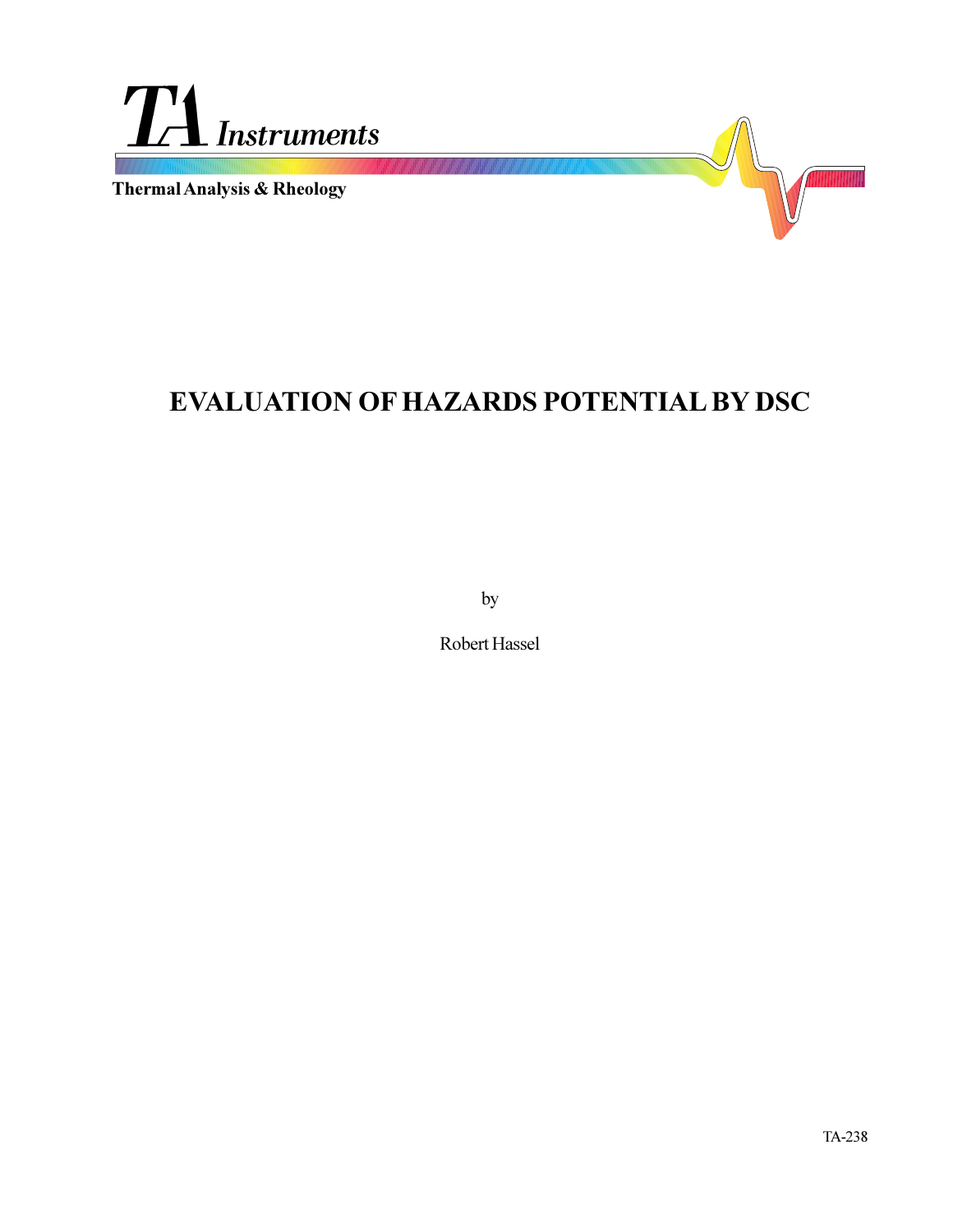## **INTRODUCTION**

Differential scanning calorimetry (DSC) is an analytical technique which measures the heat flow into or out of a material as that material is exposed to a controlled thermal profile. DSC provides both qualitative and quantitative information about material transitions including glass transitions, crystallization, curing, melting and decomposition. For several of these transitions, DSC provides not only transition temperatures and a measure of the heat involved, but also provides information about the rate of reaction/decomposition (i.e., kinetics information) as well as related characteristics such as hazards potential.

Because DSC kinetics are based on dynamic heating rate measurements and because the typical sample size is small (1-5 mg), the results obtained from DSC should be used in combination with larger scale tests and other tests which provide complementary information (e.g., pressure build-up and vent sizing) to gain a more complete perspective of a material's hazards potential. Nevertheless, DSC is still very useful for rapidly comparing and/or screening potentially hazardous materials.

# **EXPERIMENTAL**

Hazards evaluation by DSC is based on kinetic treatment of a material's exothermic decomposition profile using ASTM Test Method E698. This method is an implementation of the variable heating rate method of Ozawa in which several samples of the same material are decomposed at different heating rates between 1 and 10°C/minute.

This method assumes Arrhenius behavior, first order reaction kinetics, and that the extent of reaction at the peak of the decomposition exotherm is constant and independent of heating rate. The equation used to describe the process is:

$$
d\alpha\,/\,dt=Ze^{\text{-E/RT}}\left(1-\alpha\right)
$$

where:  $d\alpha/dt$  = reaction rate (1/sec)  $\alpha$  = fractional conversion  $Z = pre-exponential factor (1/sec)$  $E =$  activation energy (J/mol)  $R = gas constant = 8.314$  J/mol K  $T =$ temperature  $(K)$ 

A plot of the natural logarithm of the heating rate versus the peak temperature provides the information necessary to calculate E, Z, k (rate constant) and the half life  $(t_{1/2})$ . These parameters, in turn, can be used to generate isothermal and isoconversion predictive plots, as well as the "figures of merit" specified by ASTM Test Method E1231 including:

- Time to thermal runaway (estimation of the time required for an exothermic reaction to reach thermal runaway in an adiabatic [no heat loss or gain to the environment] container)
- Critical half thickness (estimation of the half thickness of a sample in a container in which heat losses to the environment are less than the retained heat, resulting in build-up of internal temperature leading to thermal runaway)
- Critical temperature (estimation of the lowest temperature of a container at which the heat losses to the environment are less than the retained heat leading to a build-up of internal temperature leading to thermal runaway)
- Adiabatic decomposition temperature rise (estimation of the temperature that a material would attain if all the heat of decomposition were absorbed by the material)

These "figures of merit" can be determined for a wide variety of shapes (sphere, infinite slab, cube, box, cylinder) assuming either an unstirred (Frank-Kamenetskii) or a stirred (Semenov) model for the container. The former is generally preferred for DSC determinations because it results in more conservative projections (i.e., is more likely to overstate the hazards potential of the material).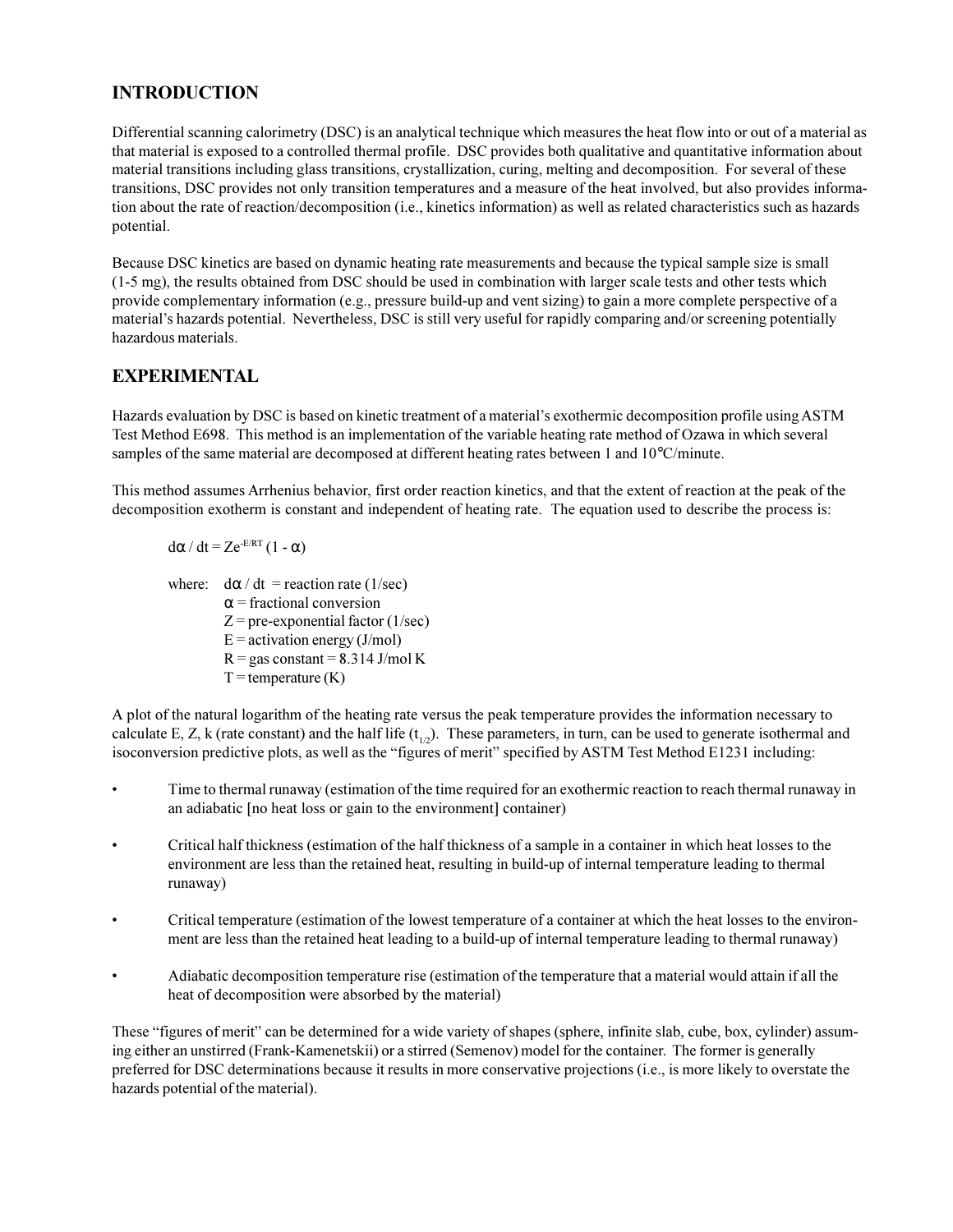Two additional assumptions of this DSC hazards evaluation are that the material does not disappear (evaporate or sublime) before decomposition occurs and that the only reaction occurring is decomposition. Hence, it is important that the DSC heating experiments be conducted in a way that eliminates these potential sources or error. Figures 1-3, for example, show DSC results for the decomposition of chloroperoxybenzoic acid (CPBA), a common pharmaceutical precursor, obtained in several different DSC pans. In aluminum hermetic pans, the decomposition appears to be a multistage process (Figure 1). However, other analytical tests indicate that this decomposition is not multi-stage and that the heat of decomposition is higher than that obtained by DSC. This erroneous result is undoubtedly due to sample volatilization and gradual leakage from the pan before and during decomposition. Evaluation in commercially available stainless steel pressure pans (Figure 2) also yields incorrect results due to catalysis of the decomposition by the metal pan. These pans are able to contain the sample and prevent volatilization prior to decomposition and thus yield the appropriate heat of decomposition. However, the temperature range where decomposition occurs, and more importantly the shape of the exotherm obtained, are not indicative of the expected first order reaction. Evaluation in sealed glass ampoules, on the other hand, yields the expected melting and exothermic decomposition peaks (Figure 3).



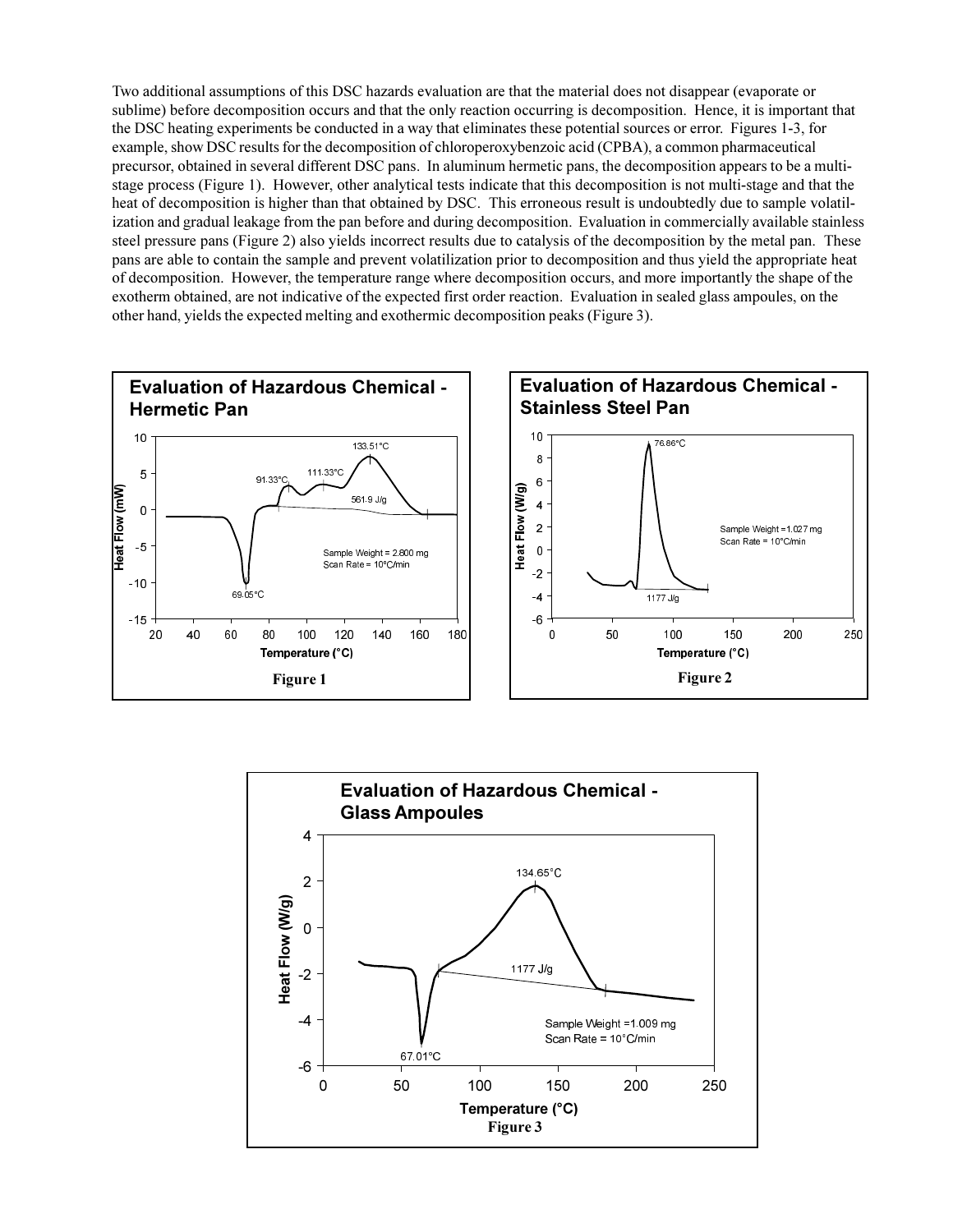TA Instruments provides all the hardware (including stainless steel high pressure pans, as well as glass ampoules and an ampoule sealing accessory) and software (ASTM hazards kinetics software with figures of merit calculations based on the Frank-Kamenetskii model, and isothermal kinetics software for autocatalytic reactions) required to perform comprehensive DSC hazards evaluations. Contact your local Technical Representative for more details.

# **APPLICATIONS**

The following sections describe "real-world" examples where DSC hazards evaluations were used to rapidly assess or compare materials.

Comparison of Alternative Raw Materials

Figure 4 shows the critical half thickness (i.e., radius) versus temperature curves for three materials used as reaction accelerators or catalysts. These plots project the relative stability of the materials when stored in cylindrical containers (e.g., 50 gallon drum) as a function of temperature. Clearly, nitrocellulose is the most stable of these materials over a wide range of conditions.

Comparison of Storage Configurations

Figure 5 illustrates the relative stability for a raw material stored in different configurations. These curves indicate that regardless of the material's thickness, spherical containers always provide a more stable environment than an infinite cylinder or infinite slab. This relationship, where storage in spherical containers is more stable, holds for many materials. However, the relative comparison between shapes may vary.